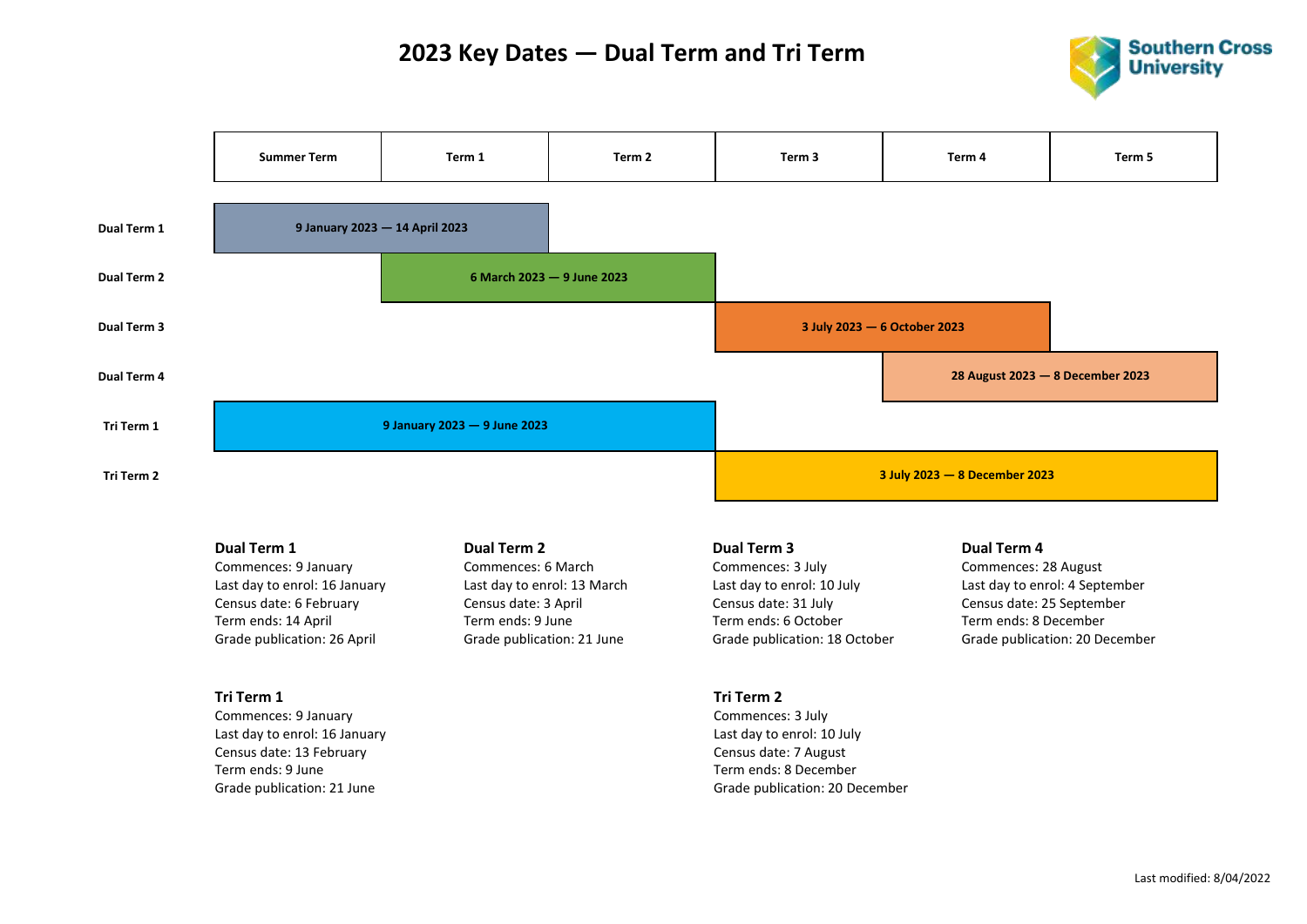# **2023 Key Dates — Dual Terms 1 and 3**

**Dual Term 2 and 4 not shown; please see next page**

Last day to enrol **Container Container Container** Grade Publication



#### **Dual Term 1**

Commences: 9 January Last day to enrol: 16 January Census date: 6 February Term ends: 14 April Grade publication: 26 April

#### **Dual Term 3**

Commences: 3 July Last day to enrol: 10 July Census date: 31 July Term ends: 6 October Grade publication: 18 October

Dual Term 2 and 4 not shown; please see next page.

|                       |                 |                |              | <b>JANUARY</b>  |                |                      |                |             |        |                          |                |                | <b>MAY</b>    |                |              |                |             |                      |                       |    |                  | <b>SEPTEMBER</b>   |              |                |                |
|-----------------------|-----------------|----------------|--------------|-----------------|----------------|----------------------|----------------|-------------|--------|--------------------------|----------------|----------------|---------------|----------------|--------------|----------------|-------------|----------------------|-----------------------|----|------------------|--------------------|--------------|----------------|----------------|
| Week MON TUE WED THU  |                 |                |              |                 | FRI            | SAT                  | <b>SUN</b>     |             |        | Week MON TUE WED THU     |                |                |               | <b>FRI</b>     | <b>SAT</b>   | <b>SUN</b>     |             |                      | Week MON TUE WED THU  |    |                  |                    | FRI          | SAT SUI        |                |
|                       |                 |                |              |                 |                |                      | $\mathbf{1}$   |             |        | III                      | $\overline{2}$ | 3              | 4             | 5              | 6            | $\overline{7}$ |             | 9                    |                       |    |                  |                    | $\mathbf{1}$ | $\overline{2}$ | 3              |
|                       | 2 <sup>2</sup>  | 3              | 4            | 5               | 6              | 7                    | 8              |             |        | 8                        | 9              | 10             | 11            | 12             | 13           | 14             |             | 10                   | 4                     | 5  | 6                | $\overline{7}$     | 8            | 9              | 10             |
| 1                     | 9               | 10             | 11           | 12              | 13             | 14                   | 15             |             |        | 15                       | 16             | 17             | 18            | 19             | 20           | 21             |             | 11                   | 11                    | 12 | 13               | 14                 | 15           | 16             | 17             |
| 2                     | 16              | 17             | 18           | 19              | 20             | 21                   | 22             |             |        | 22                       | 23             | 24             | 25            | 26             | 27           | 28             |             | 12                   | 18                    | 19 | 20               | 21                 | 22           | 23             | 24             |
| 3                     | 23              | 24             | 25           | 26              | 27             | 28                   | 29             |             |        | 29                       | 30             | 31             |               |                |              |                |             | 13                   | 25                    | 26 | 27               | 28                 | 29           | 30             |                |
| 4                     | 30              | 31             |              |                 |                |                      |                |             |        |                          |                |                |               |                |              |                |             |                      |                       |    |                  |                    |              |                |                |
|                       |                 |                |              | <b>FEBRUARY</b> |                |                      |                |             |        |                          |                |                | <b>JUNE</b>   |                |              |                |             |                      |                       |    |                  | <b>OCTOBER</b>     |              |                |                |
| Week                  | MON TUE WED THU |                |              |                 | FRI            | SAT                  | <b>SUN</b>     |             |        | Week MON TUE WED THU     |                |                |               | <b>FRI</b>     | SAT          | <b>SUN</b>     |             | Week MON TUE WED THU |                       |    |                  |                    | FRI          | SAT SUI        |                |
| 4                     |                 |                | $\mathbf{1}$ | $\overline{2}$  | 3              | $\overline{4}$       | 5              |             |        |                          |                |                | 1             | 2              | 3            | $\overline{4}$ |             |                      |                       |    |                  |                    |              |                | $\mathbf{1}$   |
| 5                     | 6               | $\overline{7}$ | 8            | 9               | 10             | 11                   | 12             |             |        | 5                        | 6              | 7              | 8             | 9              | 10           | 11             |             | 14                   | $\overline{2}$        | 3  | $\overline{4}$   | 5                  | 6            | 7              | 8              |
| 6                     | 13              | 14             | 15           | 16              | 17             | 18                   | 19             |             |        | 12                       | 13             | 14             | 15            | 16             | 17           | 18             |             | 15                   | Я                     | 10 | $\Lambda\Lambda$ | $\overline{\bf 2}$ | 13           | 14             | 15             |
| 7                     | 20              | 21             | 22           | 23              | 24             | 25                   | 26             |             |        | 19                       | 20             | 21             | 22            | 23             | 24           | 25             |             |                      | 16                    | 17 | 18               | 19                 | 20           | 21             | 22             |
| 8                     | 27              | 28             |              |                 |                |                      |                |             |        | 26                       | 27             | 28             | 29            | 30             |              |                |             |                      | 23                    | 24 | 25               | 26                 | 27           | 28             | 2 <sub>5</sub> |
|                       |                 |                |              |                 |                |                      |                | <b>Pual</b> |        |                          |                |                |               |                |              |                |             |                      | 30                    | 31 |                  |                    |              |                |                |
|                       |                 |                |              | <b>MARCH</b>    |                |                      |                |             |        |                          |                |                | <b>JULY</b>   |                |              |                |             |                      |                       |    |                  | <b>NOVEMBER</b>    |              |                |                |
| Week                  | MON TUE WED THU |                |              |                 | FRI            | SAT                  | <b>SUN</b>     | Term        |        | Week MON TUE WED THU FRI |                |                |               |                | SAT          | <b>SUN</b>     |             | Week MON TUE WED THU |                       |    |                  |                    | <b>FRI</b>   | SAT SUI        |                |
| 8                     |                 |                | $\mathbf{1}$ | $\overline{2}$  | $\overline{3}$ | $\overline{4}$       | 5              | د           |        |                          |                |                |               |                | $\mathbf{1}$ | $\overline{2}$ |             |                      |                       |    | $\mathbf{1}$     | $\overline{2}$     | 3            | $\overline{4}$ | 5              |
| 9                     | 6               | $\overline{7}$ | 8            | 9               | 10             | 11                   | 12             |             | 1      | 3                        | $\overline{4}$ | 5              | 6             | $\overline{7}$ | 8            | 9              |             |                      | 6                     | 7  | 8                | 9                  | 10           | 11             | 12             |
| 10                    | 13              | 14             | 15           | 16              | 17             | 18                   | 19             |             | 2      | 10                       | 11             | 12             | 13            | 14             | 15           | 16             |             |                      | 13                    | 14 | 15               | 16                 | 17           | 18             | 1 <sup>c</sup> |
| 11                    | 20              | 21             | 22           | 23              | 24             | 25                   | 26             |             | 3      | 17                       | 18             | 19             | 20            | 21             | 22           | 23             |             |                      | 20                    | 21 | 22               | 23                 | 24           | 25             | 26             |
| 12                    | 27              | 28             | 29           | 30              | 31             |                      |                |             | 4<br>5 | 24                       | 25             | 26             | 27            | 28             | 29           | 30             |             |                      | 27                    | 28 | 29               | 30                 |              |                |                |
|                       |                 |                |              |                 |                |                      |                |             |        | 31                       |                |                |               |                |              |                | <b>Pual</b> |                      |                       |    |                  |                    |              |                |                |
|                       |                 |                |              | <b>APRIL</b>    |                |                      |                |             |        |                          |                |                | <b>AUGUST</b> |                |              |                |             |                      |                       |    |                  | <b>DECEMBER</b>    |              |                |                |
| Week IMON TUE WED THU |                 |                |              |                 | <b>FRI</b>     | <b>SAT</b>           | <b>SUN</b>     |             |        | Week IMON TUE WED THU    |                |                |               | FRI            | <b>SAT</b>   | <b>SUN</b>     | Term        |                      | Week IMON TUE WED THU |    |                  |                    | FRI          | SAT SUI        |                |
| 12                    |                 |                |              |                 |                | 1                    | $\overline{2}$ |             | 5      |                          | $\mathbf{1}$   | $\overline{2}$ | 3             | 4              | 5            | 6              | ω           |                      |                       |    |                  |                    | 1            | $\overline{2}$ | 3              |
| 13                    | 3               | 4              | 5            | 6               | $\overline{7}$ | 8                    | 9              |             | 6      | 7                        | 8              | 9              | 10            | 11             | 12           | 13             |             |                      | 4                     | 5  | 6                | 7                  | 8            | 9              | 10             |
| 14                    | 10              | 11             | 12           | 13              | 14             | 15                   | 16             |             | 7<br>8 | 14                       | 15             | 16             | 17            | 18             | 19           | 20             |             |                      | 11                    | 12 | 13               | 14                 | 15           | 16             | 17             |
| 15                    | M               | 18             | 19           | 20              | $2\Lambda$     | 22                   | 23<br>30       |             | 9      | 21                       | 22             | 23             | 24            | 25             | 26           | 27             |             |                      | 18                    | 19 | 20               | 21                 | 22           | 23             | 24<br>31       |
|                       | 24              | 25             | 26           | 27              | 28             | 29                   |                |             |        | 28                       | 29             | 30             | 31            |                |              |                |             |                      | 25                    | 26 | 27               | 28                 | 29           | 30             |                |
|                       |                 |                |              |                 |                |                      |                |             |        |                          |                |                |               |                |              |                |             |                      |                       |    |                  |                    |              |                |                |
|                       |                 |                |              |                 |                |                      |                |             |        |                          |                |                | Census Date   |                |              |                |             |                      |                       |    |                  |                    |              |                |                |
|                       |                 |                |              |                 |                | <b>Teaching Days</b> |                |             |        |                          |                |                | Grading week  |                |              |                |             |                      | Public holidays       |    |                  |                    |              | <b>NSW</b>     |                |

|      |                          |                |              | <b>JANUARY</b>  |                |     |                |                       |                      |    |                |                | <b>MAY</b>    |                |     |                |             |                          |    |    | <b>SEPTEMBER</b> |              |                |              |
|------|--------------------------|----------------|--------------|-----------------|----------------|-----|----------------|-----------------------|----------------------|----|----------------|----------------|---------------|----------------|-----|----------------|-------------|--------------------------|----|----|------------------|--------------|----------------|--------------|
|      | Week MON TUE WED THU FRI |                |              |                 |                |     | SAT SUN        |                       | Week MON TUE WED THU |    |                |                |               | <b>FRI</b>     | SAT | <b>SUN</b>     |             | Week MON TUE WED THU     |    |    |                  | FRI          | SAT            | <b>SUN</b>   |
|      |                          |                |              |                 |                |     | $\mathbf{1}$   |                       |                      | Ш  | $\overline{2}$ | 3              | 4             | 5              | 6   | $\overline{7}$ | 9           |                          |    |    |                  | $\mathbf{1}$ | 2              | 3            |
|      | $\overline{2}$           | 3              | 4            | 5               | 6              | 7   | 8              |                       |                      | 8  | 9              | 10             | 11            | 12             | 13  | 14             | 10          | 4                        | 5  | 6  | $\overline{7}$   | 8            | 9              | 10           |
| 1    | 9                        | 10             | 11           | 12              | 13             | 14  | 15             |                       |                      | 15 | 16             | 17             | 18            | 19             | 20  | 21             | 11          | 11                       | 12 | 13 | 14               | 15           | 16             | 17           |
| 2    | 16                       | 17             | 18           | 19              | 20             | 21  | 22             |                       |                      | 22 | 23             | 24             | 25            | 26             | 27  | 28             | 12          | 18                       | 19 | 20 | 21               | 22           | 23             | 24           |
| 3    | 23                       | 24             | 25           | 26              | 27             | 28  | 29             |                       |                      | 29 | 30             | 31             |               |                |     |                | 13          | 25                       | 26 | 27 | 28               | 29           | 30             |              |
| 4    | 30                       | 31             |              |                 |                |     |                |                       |                      |    |                |                |               |                |     |                |             |                          |    |    |                  |              |                |              |
|      |                          |                |              | <b>FEBRUARY</b> |                |     |                |                       |                      |    |                |                | <b>JUNE</b>   |                |     |                |             |                          |    |    | <b>OCTOBER</b>   |              |                |              |
| Week | MON TUE WED THU          |                |              |                 | <b>FRI</b>     | SAT | <b>SUN</b>     |                       | Week MON TUE WED THU |    |                |                |               | <b>FRI</b>     | SAT | <b>SUN</b>     |             | Week MON TUE WED THU FRI |    |    |                  |              | <b>SAT SUN</b> |              |
|      |                          |                | $\mathbf{1}$ | $\overline{2}$  | 3              | 4   | 5              |                       |                      |    |                |                | 1             | $\overline{2}$ | 3   | 4              |             |                          |    |    |                  |              |                | $\mathbf{1}$ |
| 5    | 6                        | $\overline{7}$ | 8            | 9               | 10             | 11  | 12             |                       |                      | 5  | 6              | 7              | 8             | 9              | 10  | 11             | 14          | $\mathbf{2}$             | 3  | 4  | 5                | 6            | 7              | 8            |
| 6    | 13                       | 14             | 15           | 16              | 17             | 18  | 19             |                       |                      | 12 | 13             | 14             | 15            | 16             | 17  | 18             | 15          | Я                        | 10 | 12 | 12               | 13           | 14             | 15           |
| 7    | 20                       | 21             | 22           | 23              | 24             | 25  | 26             |                       |                      | 19 | 20             | 21             | 22            | 23             | 24  | 25             |             | 16                       | 17 | 18 | 19               | 20           | 21             | 22           |
| 8    | 27                       | 28             |              |                 |                |     |                |                       |                      | 26 | 27             | 28             | 29            | 30             |     |                |             | 23                       | 24 | 25 | 26               | 27           | 28             | 29           |
|      |                          |                |              |                 |                |     |                | <b>Pual</b>           |                      |    |                |                |               |                |     |                |             | 30                       | 31 |    |                  |              |                |              |
|      |                          |                |              | <b>MARCH</b>    |                |     |                |                       |                      |    |                |                | <b>JULY</b>   |                |     |                |             |                          |    |    | <b>NOVEMBER</b>  |              |                |              |
|      | Week MON TUE WED THU     |                |              |                 | FRI            |     | SAT SUN        | Term                  | Week MON TUE WED THU |    |                |                |               | <b>FRI</b>     |     | SAT SUN        |             | Week MON TUE WED THU     |    |    |                  | FRI          | <b>SAT</b>     | <b>SUN</b>   |
| 8    |                          |                | $\mathbf{1}$ | $\overline{2}$  | 3              | 4   | 5              | $\blacktriangleright$ |                      |    |                |                |               |                | 1   | $\overline{2}$ |             |                          |    | 1  | 2                | 3            | 4              | 5            |
| 9    | 6                        | $\overline{7}$ | 8            | 9               | 10             | 11  | 12             |                       | 1                    | 3  | $\overline{4}$ | 5              | 6             | $\overline{7}$ | 8   | 9              |             | 6                        | 7  | 8  | 9                | 10           | 11             | 12           |
| 10   | 13                       | 14             | 15           | 16              | 17             | 18  | 19             |                       | 2                    | 10 | 11             | 12             | 13            | 14             | 15  | 16             |             | 13                       | 14 | 15 | 16               | 17           | 18             | 19           |
| 11   | 20                       | 21             | 22           | 23              | 24             | 25  | 26             |                       | 3                    | 17 | 18             | 19             | 20            | 21             | 22  | 23             |             | 20                       | 21 | 22 | 23               | 24           | 25             | 26           |
| 12   | 27                       | 28             | 29           | 30              | 31             |     |                |                       | 4                    | 24 | 25             | 26             | 27            | 28             | 29  | 30             |             | 27                       | 28 | 29 | 30               |              |                |              |
|      |                          |                |              |                 |                |     |                |                       | 5                    | 31 |                |                |               |                |     |                | <b>Dual</b> |                          |    |    |                  |              |                |              |
|      |                          |                |              | <b>APRIL</b>    |                |     |                |                       |                      |    |                |                | <b>AUGUST</b> |                |     |                |             |                          |    |    | <b>DECEMBER</b>  |              |                |              |
| Week | MON TUE WED THU FRI      |                |              |                 |                |     | SAT SUN        |                       | Week MON TUE WED THU |    |                |                |               | FRI            |     | SAT SUN        | erm         | Week MON TUE WED THU     |    |    |                  | FRI          | SAT            | <b>SUN</b>   |
| 12   |                          |                |              |                 |                | 1   | $\overline{2}$ |                       | 5                    |    | $\mathbf{1}$   | $\overline{2}$ | 3             | $\overline{4}$ | 5   | 6              | ω           |                          |    |    |                  | 1            | 2              | 3            |
| 13   | 3                        | 4              | 5            | 6               | $\overline{7}$ | 8   | 9              |                       | 6                    | 7  | 8              | 9              | 10            | 11             | 12  | 13             |             | 4                        | 5  | 6  | 7                | 8            | 9              | 10           |
| 14   | 10                       | 11             | 12           | 13              | 14             | 15  | 16             |                       | 7                    | 14 | 15             | 16             | 17            | 18             | 19  | 20             |             | 11                       | 12 | 13 | 14               | 15           | 16             | 17           |
| 15   | M                        | 18             | 19           | 20              | $2\Lambda$     | 22  | 23             |                       | 8                    | 21 | 22             | 23             | 24            | 25             | 26  | 27             |             | 18                       | 19 | 20 | 21               | 22           | 23             | 24           |
|      | 24                       | 25             | 26           | 27              | 28             | 29  | 30             |                       | 9                    | 28 | 29             | 30             | 31            |                |     |                |             | 25                       | 26 | 27 | 28               | 29           | 30             | 31           |
|      |                          |                |              |                 |                |     |                |                       |                      |    |                |                |               |                |     |                |             |                          |    |    |                  |              |                |              |
|      |                          |                |              |                 |                |     |                |                       |                      |    |                |                |               |                |     |                |             |                          |    |    |                  |              |                |              |
|      |                          |                |              |                 |                |     |                |                       |                      |    |                |                |               |                |     |                |             |                          |    |    |                  |              |                |              |
|      |                          |                |              |                 |                |     |                |                       |                      |    |                |                | Census Date   |                |     |                |             |                          |    |    |                  |              |                |              |

| <b>MON TUE</b><br>4<br>11<br>18<br>25<br><b>MON</b><br>$\overline{2}$<br>9<br>16<br>23<br>30<br><b>MON</b> | 5<br>12<br>19<br>26<br><b>TUE</b><br>3<br>10<br>17<br>24<br>31 | <b>WED THU</b><br>6<br>13<br>20<br>27<br><b>WED</b><br>$\overline{4}$<br>$11\,$<br>18<br>25 | $\overline{7}$<br>14<br>21<br>28<br><b>OCTOBER</b><br><b>THU</b><br>5<br>$\overline{12}$<br>19<br>26 | <b>FRI</b><br>$\mathbf{1}$<br>8<br>15<br>22<br>29<br>FRI<br>$6\phantom{1}$<br>13<br>20<br>27 | SAT<br>2<br>9<br>16<br>23<br>30<br><b>SAT</b><br>7<br>14<br>21<br>28 | <b>SUN</b><br>3<br>10<br>17<br>24<br><b>SUN</b><br>1<br>8<br>15<br>22<br>29 |
|------------------------------------------------------------------------------------------------------------|----------------------------------------------------------------|---------------------------------------------------------------------------------------------|------------------------------------------------------------------------------------------------------|----------------------------------------------------------------------------------------------|----------------------------------------------------------------------|-----------------------------------------------------------------------------|
|                                                                                                            |                                                                |                                                                                             |                                                                                                      |                                                                                              |                                                                      |                                                                             |
|                                                                                                            |                                                                |                                                                                             |                                                                                                      |                                                                                              |                                                                      |                                                                             |
|                                                                                                            |                                                                |                                                                                             |                                                                                                      |                                                                                              |                                                                      |                                                                             |
|                                                                                                            |                                                                |                                                                                             |                                                                                                      |                                                                                              |                                                                      |                                                                             |
|                                                                                                            |                                                                |                                                                                             |                                                                                                      |                                                                                              |                                                                      |                                                                             |
|                                                                                                            |                                                                |                                                                                             |                                                                                                      |                                                                                              |                                                                      |                                                                             |
|                                                                                                            |                                                                |                                                                                             |                                                                                                      |                                                                                              |                                                                      |                                                                             |
|                                                                                                            |                                                                |                                                                                             |                                                                                                      |                                                                                              |                                                                      |                                                                             |
|                                                                                                            |                                                                |                                                                                             |                                                                                                      |                                                                                              |                                                                      |                                                                             |
|                                                                                                            |                                                                |                                                                                             |                                                                                                      |                                                                                              |                                                                      |                                                                             |
|                                                                                                            |                                                                |                                                                                             |                                                                                                      |                                                                                              |                                                                      |                                                                             |
|                                                                                                            |                                                                |                                                                                             |                                                                                                      |                                                                                              |                                                                      |                                                                             |
|                                                                                                            |                                                                |                                                                                             |                                                                                                      |                                                                                              |                                                                      |                                                                             |
|                                                                                                            |                                                                |                                                                                             |                                                                                                      |                                                                                              |                                                                      |                                                                             |
|                                                                                                            |                                                                |                                                                                             |                                                                                                      |                                                                                              |                                                                      |                                                                             |
|                                                                                                            |                                                                |                                                                                             | <b>NOVEMBER</b>                                                                                      |                                                                                              |                                                                      |                                                                             |
|                                                                                                            | <b>TUE</b>                                                     | <b>WED</b>                                                                                  | <b>THU</b>                                                                                           | <b>FRI</b>                                                                                   | <b>SAT</b>                                                           | <b>SUN</b>                                                                  |
|                                                                                                            |                                                                | $\mathbf 1$                                                                                 | $\overline{2}$                                                                                       | 3                                                                                            | 4                                                                    | 5                                                                           |
| 6                                                                                                          | 7                                                              | 8                                                                                           | 9                                                                                                    | 10                                                                                           | 11                                                                   | 12                                                                          |
| 13                                                                                                         | 14                                                             | 15                                                                                          | 16                                                                                                   | 17                                                                                           | 18                                                                   | 19                                                                          |
| 20                                                                                                         | 21                                                             | 22                                                                                          | 23                                                                                                   | 24                                                                                           | 25                                                                   | 26                                                                          |
| 27                                                                                                         | 28                                                             | 29                                                                                          | 30                                                                                                   |                                                                                              |                                                                      |                                                                             |
|                                                                                                            |                                                                |                                                                                             |                                                                                                      |                                                                                              |                                                                      |                                                                             |
|                                                                                                            |                                                                |                                                                                             |                                                                                                      |                                                                                              |                                                                      |                                                                             |
| <b>MON</b>                                                                                                 | <b>TUE</b>                                                     | <b>WED</b>                                                                                  | <b>THU</b>                                                                                           | <b>FRI</b>                                                                                   | <b>SAT</b>                                                           | <b>SUN</b>                                                                  |
|                                                                                                            |                                                                |                                                                                             |                                                                                                      | 1                                                                                            | 2                                                                    | 3                                                                           |
| 4                                                                                                          | 5                                                              | 6                                                                                           | $\overline{7}$                                                                                       | 8                                                                                            | 9                                                                    | 10                                                                          |
| 11                                                                                                         | 12                                                             | 13                                                                                          | 14                                                                                                   | 15                                                                                           | 16                                                                   | 17                                                                          |
| 18                                                                                                         | 19                                                             | 20                                                                                          | 21                                                                                                   | 22                                                                                           | 23                                                                   | 24                                                                          |
|                                                                                                            |                                                                | 27                                                                                          | 28                                                                                                   | 29                                                                                           | 30                                                                   | 31                                                                          |
|                                                                                                            |                                                                | 25<br>26                                                                                    |                                                                                                      |                                                                                              | <b>DECEMBER</b>                                                      |                                                                             |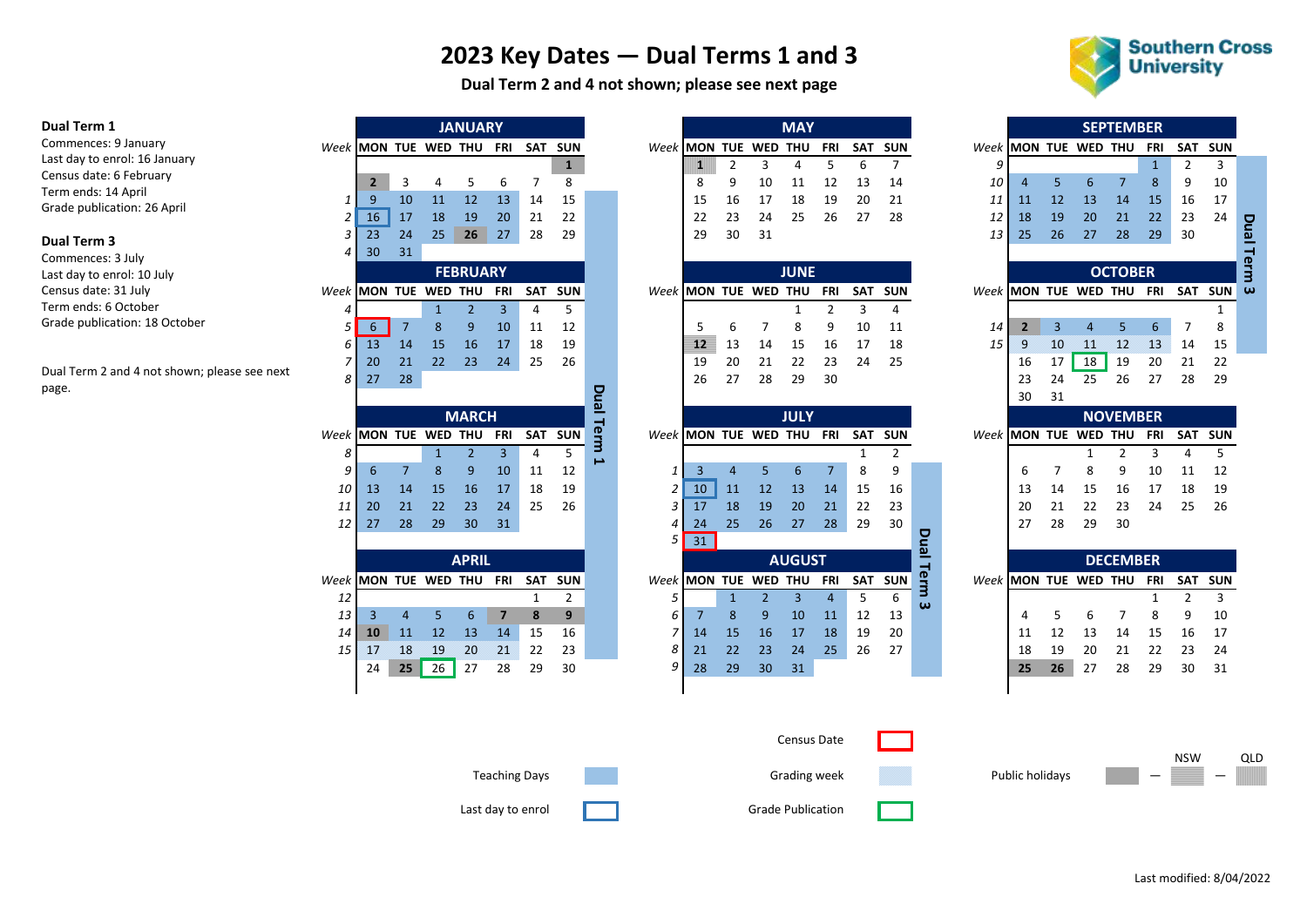# **2023 Key Dates — Dual Terms 2 and 4**

**Dual Term 1 and 4 not shown; please see previous page**



#### **Dual Term 2**

Commences: 6 March Last day to enrol: 13 March Census date: 3 April Term ends: 9 June Grade publication: 21 June

#### **Dual Term 4**

Commences: 28 August Last day to enrol: 4 September Census date: 25 September Term ends: 8 December Grade publication: 20 December

Dual Term 1 and 4 not shown; please see previous page.

|                     |    |    | <b>JANUARY</b> |       |     |            |
|---------------------|----|----|----------------|-------|-----|------------|
| eek MON TUE WED THU |    |    |                | - FRI | SAT | <b>SUN</b> |
|                     |    |    |                |       |     |            |
| $\overline{2}$      | 3  |    | -5             | 6     |     | 8          |
| ٩                   | 10 | 11 | 12             | 13    | 14  | 15         |
| 16                  | 17 | 18 | 19             | 20    | 21  | 22         |
| 23                  | 24 | 25 | 26             | 27    | 28  | 29         |
| 30                  | 31 |    |                |       |     |            |

|                                  |                                                                                                                                                                                                                                                                                              |  | <b>FEBRUARY</b> |  |  |
|----------------------------------|----------------------------------------------------------------------------------------------------------------------------------------------------------------------------------------------------------------------------------------------------------------------------------------------|--|-----------------|--|--|
| Week MON TUE WED THU FRI SAT SUN |                                                                                                                                                                                                                                                                                              |  |                 |  |  |
|                                  |                                                                                                                                                                                                                                                                                              |  |                 |  |  |
|                                  |                                                                                                                                                                                                                                                                                              |  |                 |  |  |
|                                  |                                                                                                                                                                                                                                                                                              |  |                 |  |  |
|                                  |                                                                                                                                                                                                                                                                                              |  |                 |  |  |
|                                  | $\begin{array}{ccccccccc} & & & & & & & 1 & & 2 & & \overline{3} & & 4 \\ & & & & & & & 1 & & & & \\ 6 & & 7 & & 8 & & 9 & & 10 & & 11 & & \\ & 13 & & 14 & & 15 & & 16 & & 17 & & 18 & & 1 \\ 20 & & 21 & & 22 & & 23 & & 24 & & 25 & & 26 \\ & & 27 & & 28 & & & & & & & & \\ \end{array}$ |  |                 |  |  |

|                       |    |    |    | <b>MARCH</b> |            |            |            |              |                      |    |    |     | <b>JULY</b>   |            |            |            |     |                       |    |        |     | <b>NOVEMBER</b> |            |            |            |
|-----------------------|----|----|----|--------------|------------|------------|------------|--------------|----------------------|----|----|-----|---------------|------------|------------|------------|-----|-----------------------|----|--------|-----|-----------------|------------|------------|------------|
| Week IMON TUE WED THU |    |    |    |              | <b>FRI</b> | <b>SAT</b> | <b>SUN</b> |              | Week MON TUE WED THU |    |    |     |               | <b>FRI</b> | <b>SAT</b> | <b>SUN</b> |     | Week IMON TUE         |    |        | WED | <b>THU</b>      | <b>FRI</b> | SAT        | <b>SUN</b> |
|                       |    |    |    |              | 3          | 4          | 5.         |              |                      |    |    |     |               |            |            | 2          |     | 10                    |    |        |     |                 | 3          | 4          |            |
|                       | ь  |    | 8  | 9            | 10         | 11         | 12         |              |                      | 3  | 4  | ь   | 6             |            | 8          | 9          |     | 11                    | 6  |        | 8   | 9               | 10         | 11         | 12         |
| 2                     | 13 | 14 | 15 | 16           | 17         | 18         | 19         |              |                      | 10 | 11 | 12  | 13            | 14         | 15         | 16         |     | 12                    | 13 | 14     | 15  | 16              | 17         | 18         | 19         |
|                       | 20 | 21 | 22 | 23           | 24         | 25         | 26         |              |                      | 17 | 18 | 19  | 20            | 21         | 22         | 23         |     | 13                    | 20 | 21     | 22  | 23              | 24         | 25         | 26         |
| 4                     | 27 | 28 | 29 | 30           | 31         |            |            |              |                      | 24 | 25 | 26  | 27            | 28         | 29         | 30         |     | 14                    | 27 | 28     | 29  | 30              |            |            |            |
|                       |    |    |    |              |            |            |            | o            |                      | 31 |    |     |               |            |            |            |     |                       |    |        |     |                 |            |            |            |
|                       |    |    |    |              |            |            |            |              |                      |    |    |     |               |            |            |            |     |                       |    |        |     |                 |            |            |            |
|                       |    |    |    | <b>APRIL</b> |            |            |            | э            |                      |    |    |     | <b>AUGUST</b> |            |            |            |     |                       |    |        |     | <b>DECEMBER</b> |            |            |            |
| Week MON TUE WED THU  |    |    |    |              | FRI        | <b>SAT</b> | <b>SUN</b> | <u>ዊ</u>     | Week MON TUE         |    |    | WED | <b>THU</b>    | FRI        | SAT        | <b>SUN</b> |     | Week IMON TUE WED THU |    |        |     |                 | FRI        | <b>SAT</b> | <b>SUN</b> |
|                       |    |    |    |              |            |            | 2          | ∍            |                      |    |    |     | 3             | 4          | 5          | 6          |     | 14                    |    |        |     |                 |            | 2          | 3          |
|                       | 3  | 4  | 5  | 6            |            | 8          | 9          | $\mathbf{v}$ |                      |    | 8  | 9   | 10            | 11         | 12         | 13         |     | 15                    |    | 5      | 6   |                 | 8          | 9          | 10         |
| 6                     | 10 | 11 | 12 | 13           | 14         | 15         | 16         |              |                      | 14 | 15 | 16  | 17            | 18         | 19         | 20         |     | 16                    | M  | $12\,$ | 13  | 14              | 15         | 16         | 17         |
|                       | 17 | 18 | 19 | 20           | 21         | 22         | 23         |              |                      | 21 | 22 | 23  | 24            | 25         | 26         | 27         |     |                       | 18 | 19     | 20  | 21              | 22         | 23         | 24         |
| 8                     | 24 | 25 | 26 | 27           | 28         | 29         | 30         |              |                      | 28 | 29 | 30  | 31            |            |            |            | DT4 |                       | 25 | 26     | 27  | 28              | 29         | 30         | 31         |

|                      |    |    | $J^{\prime}$ . The state of $J^{\prime}$ |     |     |            |                      |         |     |    | $\cdots$    |     |            |            |   |                       |    |    |    | JLI ILIVIDLIV  |     |                |                 |
|----------------------|----|----|------------------------------------------|-----|-----|------------|----------------------|---------|-----|----|-------------|-----|------------|------------|---|-----------------------|----|----|----|----------------|-----|----------------|-----------------|
| Week MON TUE WED THU |    |    |                                          | FRI | SAT | <b>SUN</b> | Week IMON TUE WED    |         |     |    | THU         | FRI | <b>SAT</b> | <b>SUN</b> |   | Week IMON TUE WED THU |    |    |    |                | FRI | SAT            | <b>SUN</b>      |
|                      |    |    |                                          |     |     |            | 9                    |         |     |    |             |     | 6          |            |   |                       |    |    |    |                |     |                |                 |
| $\overline{2}$       |    | 4  |                                          | h   |     | 8          | 10 I                 | 8       | 9   | 10 | 11          | 12  | 13         | 14         |   |                       |    | 5  | 6  |                | 8   | 9              | 10              |
| 9                    | 10 | 11 | 12                                       | 13  | 14  | 15         | 11                   | 15      | 16  | 17 | 18          | 19  | 20         | 21         |   | 3                     | 11 | 12 | 13 | 14             | 15  | 16             | 17              |
| 16                   | 17 | 18 | 19                                       | 20  | 21  | 22         | 12 <sup>1</sup>      | 22      | 23  | 24 | 25          | 26  | 27         | 28         |   | 4                     | 18 | 19 | 20 | 21             | 22  | 23             | 24              |
| 23                   | 24 | 25 | 26                                       | 27  | 28  | 29         | 13 <sup>1</sup>      | 29      | 30  | 31 |             |     |            |            |   |                       | 25 | 26 | 27 | 28             | 29  | 30             |                 |
| 30                   | 31 |    |                                          |     |     |            |                      |         |     |    |             |     |            |            | മ |                       |    |    |    |                |     |                |                 |
|                      |    |    |                                          |     |     |            |                      |         |     |    |             |     |            |            |   |                       |    |    |    |                |     |                |                 |
|                      |    |    | <b>FEBRUARY</b>                          |     |     |            |                      |         |     |    | <b>JUNE</b> |     |            |            | æ |                       |    |    |    | <b>OCTOBER</b> |     |                |                 |
| Week MON TUE WED THU |    |    |                                          | FRI | SAT | <b>SUN</b> | Week MON TUE WED THU |         |     |    |             | FRI |            | SAT SUN    |   | Week MON TUE WED THU  |    |    |    |                | FRI | <b>SAT SUN</b> |                 |
|                      |    |    |                                          |     | 4   | 5          | 13                   |         |     |    |             |     |            |            | N |                       |    |    |    |                |     |                |                 |
| ь                    |    | 8  | 9                                        | 10  | 11  | 12         | 14                   |         | 6.  |    | 8           | -9  | 10         | 11         |   | 6                     |    | 3  | Δ  | 5.             | 6   |                | 8               |
| 13                   | 14 | 15 | 16                                       | 17  | 18  | 19         | 15 <sup>1</sup>      | $12-12$ | -13 | 14 | 15          | 16  | 17         | 18         |   |                       | q  | 10 | 11 | 12             | 13  | 14             |                 |
| 20                   | 21 | 22 | 23                                       | 24  | 25  | 26         |                      | 19      | 20  | 21 | 22          | 23  | 24         | 25         |   | 8                     | 16 | 17 | 18 | 19             | 20  | 21             |                 |
| 27                   | 28 |    |                                          |     |     |            |                      | 26      | 27  | 28 | 29          | 30  |            |            |   | 9                     | 23 | 24 | 25 | 26             | 27  | 28             | -15<br>22<br>29 |

**MAY**

|     |             |    |            | <b>MARCH</b>    |     |     |            |    |                      |    |    |    | <b>JULY</b>    |     |    |         |      |    |    |                      | <b>NOVEMBER</b> |     |         |  |
|-----|-------------|----|------------|-----------------|-----|-----|------------|----|----------------------|----|----|----|----------------|-----|----|---------|------|----|----|----------------------|-----------------|-----|---------|--|
|     | $k$ MON TUE |    | <b>WED</b> | THU             | FRI | SAT | <b>SUN</b> |    | Week MON TUE WED THU |    |    |    |                | FRI |    | SAT SUN |      |    |    | Week MON TUE WED THU |                 | FRI | SAT SUI |  |
|     |             |    |            |                 |     |     |            |    |                      |    |    |    |                |     |    |         | 10   |    |    |                      |                 |     |         |  |
|     |             |    |            | 9               | 10  | 11  | 12         |    |                      |    |    |    |                |     |    | 9       |      |    |    |                      | 9               | 10  | 11      |  |
| 21  | 13          | 14 | 15         | <b>16</b>       | 17  | 18  | 19         |    |                      | 10 |    | 12 | 13             | 14  | 15 | 16      | 12   | 13 | 14 | 15                   | 16              | 17  | 18      |  |
| 3 I | 20          | 21 | 22         | 23              | 24  | 25  | -26        |    |                      | 17 | 18 | 19 | 20             | 21  | 22 | -23     | 13   | 20 | 21 | 22                   | 23              | 24  | 25      |  |
| 4 I | -27         | 28 | 29         | 30 <sup>°</sup> | -31 |     |            | o  |                      | 24 | 25 | 26 | 27             | 28  | 29 | 30      | 14 I | 27 | 28 | 29                   | 30              |     |         |  |
|     |             |    |            |                 |     |     |            |    |                      | 31 |    |    |                |     |    |         |      |    |    |                      |                 |     |         |  |
|     |             |    |            | <b>APRIL</b>    |     |     |            | œ. |                      |    |    |    | <b>ALIGUST</b> |     |    |         |      |    |    |                      | <b>DECEMBER</b> |     |         |  |

|                   |    |     | <b>ALIME</b> |            |            |            |              |    |    |                      | <b>AVUVJI</b> |     |     |     |                      |    |    |    | PLULIVIDLIN |     |         |
|-------------------|----|-----|--------------|------------|------------|------------|--------------|----|----|----------------------|---------------|-----|-----|-----|----------------------|----|----|----|-------------|-----|---------|
| $k$ imon-tue $\,$ |    | WED | THU          | <b>FRI</b> | <b>SAT</b> | <b>SUN</b> | ₾            |    |    | Week MON TUE WED THU |               | FRI | SAT | SUN | Week MON TUE WED THU |    |    |    |             | FRI | SAT SUI |
|                   |    |     |              |            |            |            | $\mathbf{v}$ |    |    |                      |               |     |     |     |                      |    |    |    |             |     |         |
|                   |    |     |              |            |            |            |              |    |    | q                    | 10            | 11  |     | -13 |                      |    |    |    |             |     |         |
| 6 10              | 11 |     | 13           | 14         | 15         | 16         |              | 14 |    | 16                   | 17            | 18  | 19  | 20  | 16                   |    | 12 | 13 | 14          | 15% |         |
| 7 17              | 18 | 19  | 20           | 21         | 22         | 23         |              | 21 |    | 23                   | 24            | 25  | 26  | 27  |                      | 18 | 19 | 20 | 21          |     |         |
| 8 24              | 25 | 26  | 27           | 28         | 29         | 30         |              | 28 | 29 | 30                   | 31            |     |     |     |                      | 25 | 26 | 27 | 28          | 29  |         |
|                   |    |     |              |            |            |            |              |    |    |                      |               |     |     |     |                      |    |    |    |             |     |         |

|                | <b>SEPTEMBER</b><br><b>MON</b><br><b>TUE</b><br><b>WED</b><br>THU<br>FRI<br><b>SAT</b><br><b>SUN</b> |                |                 |                 |                 |            |            |             |  |  |  |  |  |  |
|----------------|------------------------------------------------------------------------------------------------------|----------------|-----------------|-----------------|-----------------|------------|------------|-------------|--|--|--|--|--|--|
| Week           |                                                                                                      |                |                 |                 |                 |            |            |             |  |  |  |  |  |  |
| 1              |                                                                                                      |                |                 |                 | $\overline{1}$  | 2          | 3          |             |  |  |  |  |  |  |
| $\overline{c}$ | 4                                                                                                    | 5              | 6               | $\overline{7}$  | 8               | 9          | 10         |             |  |  |  |  |  |  |
| 3              | 11                                                                                                   | 12             | 13              | 14              | 15              | 16         | 17         |             |  |  |  |  |  |  |
| $\overline{4}$ | 18                                                                                                   | 19             | 20              | 21              | 22              | 23         | 24         |             |  |  |  |  |  |  |
| 5              | 25                                                                                                   | 26             | 27              | 28              | 29              | 30         |            |             |  |  |  |  |  |  |
|                |                                                                                                      |                |                 |                 |                 |            |            |             |  |  |  |  |  |  |
|                |                                                                                                      |                |                 | <b>OCTOBER</b>  |                 |            |            |             |  |  |  |  |  |  |
| Week           | <b>MON</b>                                                                                           | <b>TUE</b>     | <b>WED</b>      | <b>THU</b>      | FRI             | <b>SAT</b> | <b>SUN</b> |             |  |  |  |  |  |  |
|                |                                                                                                      |                |                 |                 |                 |            | 1          |             |  |  |  |  |  |  |
| 6              | $\overline{2}$                                                                                       | $\overline{3}$ | $\overline{4}$  | 5               | 6               | 7          | 8          |             |  |  |  |  |  |  |
| $\overline{z}$ | 9                                                                                                    | 10             | 11              | 12              | 13              | 14         | 15         |             |  |  |  |  |  |  |
| 8              | 16                                                                                                   | 17             | 18              | 19              | 20              | 21         | 22         |             |  |  |  |  |  |  |
| 9              | 23                                                                                                   | 24             | 25              | 26              | 27              | 28         | 29         |             |  |  |  |  |  |  |
| 10             | 30                                                                                                   | 31             |                 |                 |                 |            |            |             |  |  |  |  |  |  |
|                |                                                                                                      |                |                 | <b>NOVEMBER</b> |                 |            |            | Dual Term 4 |  |  |  |  |  |  |
| Week           | <b>MON</b>                                                                                           | <b>TUE</b>     | <b>WED</b>      | <b>THU</b>      | FRI             | <b>SAT</b> | <b>SUN</b> |             |  |  |  |  |  |  |
|                |                                                                                                      |                |                 |                 |                 |            |            |             |  |  |  |  |  |  |
| 10             |                                                                                                      |                | $\overline{1}$  | $\overline{2}$  | 3               | 4          | 5          |             |  |  |  |  |  |  |
| 11             | 6                                                                                                    | $\overline{7}$ | 8               | 9               | 10              | 11         | 12         |             |  |  |  |  |  |  |
| 12             | 13                                                                                                   | 14             | 15              | 16              | 17              | 18         | 19         |             |  |  |  |  |  |  |
| 13             | 20                                                                                                   | 21             | 22              | 23              | 24              | 25         | 26         |             |  |  |  |  |  |  |
| 14             | 27                                                                                                   | 28             | 29              | 30              |                 |            |            |             |  |  |  |  |  |  |
|                |                                                                                                      |                |                 |                 |                 |            |            |             |  |  |  |  |  |  |
|                |                                                                                                      |                |                 | <b>DECEMBER</b> |                 |            |            |             |  |  |  |  |  |  |
| Week           | <b>MON</b>                                                                                           | <b>TUE</b>     | <b>WED</b>      | THU             | FRI             | <b>SAT</b> | <b>SUN</b> |             |  |  |  |  |  |  |
| 14             |                                                                                                      |                |                 |                 | $\overline{1}$  | 2          | 3          |             |  |  |  |  |  |  |
| 15             | $\overline{4}$                                                                                       | 5              | 6               | $\overline{7}$  | 8               | 9          | 10         |             |  |  |  |  |  |  |
| 16             | $\Lambda$                                                                                            | 12             | $\overline{13}$ | 14              | $\overline{15}$ | 16         | 17         |             |  |  |  |  |  |  |
|                | 18                                                                                                   | 19             | 20              | 21              | 22              | 23         | 24         |             |  |  |  |  |  |  |
|                | 25                                                                                                   | 26             | 27              | 28              | 29              | 30         | 31         |             |  |  |  |  |  |  |
|                |                                                                                                      |                |                 |                 |                 |            |            |             |  |  |  |  |  |  |
|                |                                                                                                      |                |                 |                 |                 |            |            |             |  |  |  |  |  |  |
|                |                                                                                                      |                |                 |                 |                 |            |            |             |  |  |  |  |  |  |





Teaching Days Grading week  $\overline{S}$  Public holidays  $\overline{S}$   $\overline{S}$   $\overline{S}$   $\overline{S}$   $\overline{S}$   $\overline{S}$   $\overline{S}$   $\overline{S}$   $\overline{S}$   $\overline{S}$   $\overline{S}$   $\overline{S}$   $\overline{S}$   $\overline{S}$   $\overline{S}$   $\overline{S}$   $\overline{S}$   $\overline{S}$   $\overline{S}$ 

Last day to enrol **Container Containers** Grade Publication

Census Date